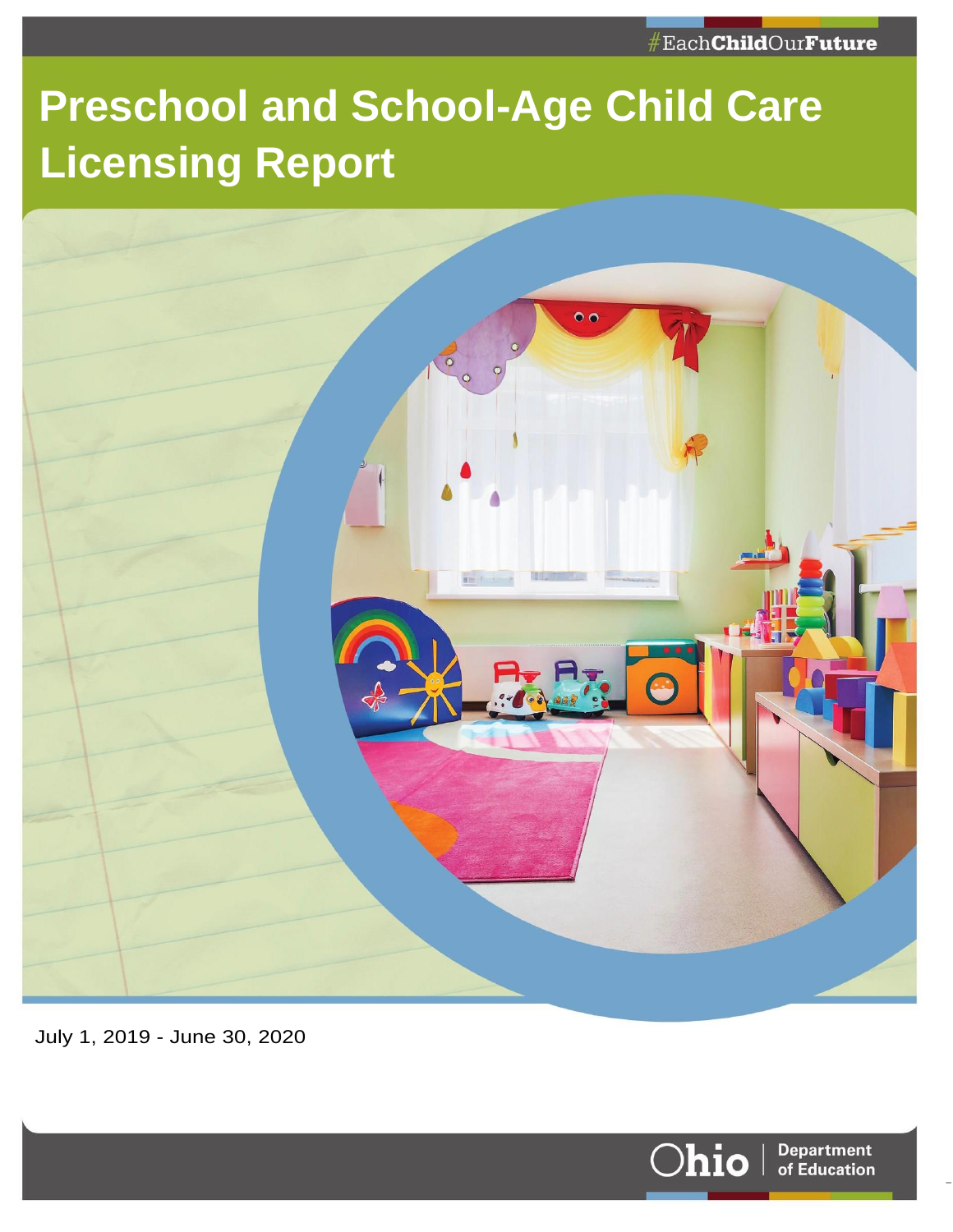#### **INTRODUCTION**

As outlined in *Each Child, Our Future*, Ohio's strategic plan for education, children must have access to quality early learning experiences. As such, the Ohio Department of Education provides consultation and technical assistance to Department-licensed preschool and child care programs to ensure their programs and facilities meet minimum standards prescribed in law. The Department's Preschool and School-Age Child Care Licensing Report includes the number of inspections conducted, number and types of violations found, and steps taken to address the violations.<sup>1</sup>

#### **SITES LICENSED BETWEEN JULY 1, 2019-JUNE 30, 2020**

| Total number of sites licensed by the Ohio Department of Education:                           | 1,886  |
|-----------------------------------------------------------------------------------------------|--------|
| Total number of Department of Education-licensed preschool programs:<br>$\bullet$             | 1,505  |
| Total number of Department of Education-licensed school-age child care programs:<br>$\bullet$ | 381    |
| <b>ENROLLMENT</b>                                                                             |        |
| Total preschool children (Birth-5 years)                                                      | 73,030 |
| Total school-age children (5-14 years)                                                        | 23,195 |
| Total preschool and school age children served                                                | 96,225 |
| <b>FUNDING SOURCES FOR PRESCHOOL PROGRAM SITES</b>                                            |        |
| Tuition                                                                                       | 1,223  |
| <b>Preschool Special Education</b>                                                            | 738    |
| Early Childhood Education Grant                                                               | 418    |
| <b>Locally Funded</b>                                                                         | 149    |
| <b>Head Start</b>                                                                             | 112    |
| <b>Publicly Funded Child Care</b>                                                             | 51     |
| <b>Boards of Developmental Disabilities</b>                                                   | 16     |
| <b>FUNDING SOURCES FOR SCHOOL-AGE PROGRAM SITES</b>                                           |        |
| Tuition                                                                                       | 231    |
| 21st Century Community Learning Center Grant                                                  | 142    |
| <b>Publicly Funded Child Care</b>                                                             | 20     |
| <b>Locally Funded</b>                                                                         | 20     |
| CITE INCOECTIONS CONDUCTED IIII V 4, 2010 Marsh 12, 2020                                      |        |

### **SITE INSPECTIONS CONDUCTED JULY 1, 2019-March 12, 2020**

Due to the global pandemic and statewide school building closure, inspections were suspended and not conducted between March 13 and June 30, 2020. Number of unannounced (annual and provisional) site inspections conducted 960 Number of announced (pre-license and change of location) site inspections conducted 96 Total on-site visits conducted 1,056

<sup>1</sup> Ohio Revised Code 3301.57



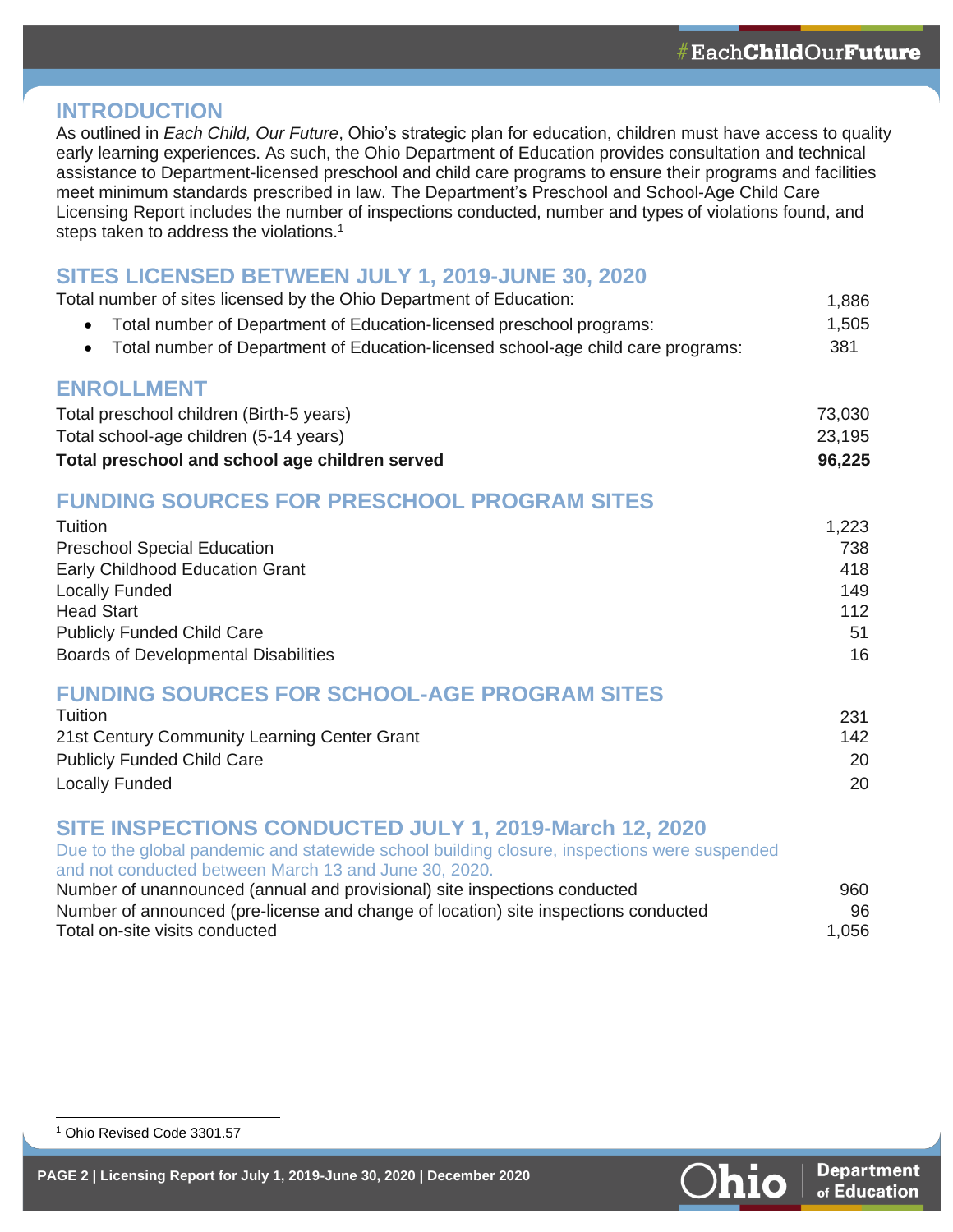#### **CORRECTIVE ACTION**

When a program is not in compliance with applicable laws and rules, the Department places the licensee on a corrective action plan that outlines the violation and actions needed to address the violation(s). The program receives notification of any noncompliance that requires corrective action. The program then must respond with a corrective action plan that addresses the following:

- What short-term or immediate action has been taken to correct the area of noncompliance?
- Please explain the planned changes to the system(s) or procedure(s) to prevent this noncompliance in the future?
- Who will be responsible for the ongoing implementation of the planned changes to the system(s)or procedure(s) to continue to prevent this noncompliance?

Licensing specialists verify corrective action plans have been implemented during each program's next unscheduled licensing compliance visit.

### **PRESCHOOL COMPLIANCE JULY 1, 2019 – MARCH 12, 2020**

**1,329 preschool site-visit reports documented full compliance** (announced and unannounced visits)

| <b>OHIO ADMINISTRATIVE</b><br><b>CODE</b>                             | <b>MOST FREQUENT PRESCHOOL VIOLATION</b><br><b>CITED</b>                                                                                         | <b>NUMBER OF</b><br><b>VIOLATIONS</b> |
|-----------------------------------------------------------------------|--------------------------------------------------------------------------------------------------------------------------------------------------|---------------------------------------|
| 3301-37-04<br><b>Staff Medical Statement</b>                          | During the inspection and review of staff files, one<br>or more staff members did not have a medical<br>statement on file.                       | 128                                   |
| 3301-37-04<br><b>Criminal Background</b><br><b>Check Requirements</b> | During the inspection and review of staff files, one<br>or more staff members did not have BCII and FBI<br>background checks on file for review. | 89                                    |
| 3301-37-08<br><b>Child Medical Statement</b>                          | A review of children's records indicated that some<br>medical statements were more than 13 months<br>lold.                                       | 51                                    |
| 3301-37-04<br>Non-guilty/non-<br><b>Conviction Statement</b>          | During the inspection and review of staff records<br>one or more staff members did not have a signed<br>non-guilty non-conviction statement.     | 46                                    |
| 3301-37-05 Annual fire<br>Inspection                                  | The fire inspection on file was more than12<br>months old.                                                                                       | 39                                    |

### **SCHOOL-AGE CHILD CARE COMPLIANCE JULY 1, 2019 – MARCH 12, 2020**

**316 school-age child care site-visit reports documented full compliance (announced and unannounced visits)**

| <b>OHIO ADMINISTRATIVE</b><br><b>CODE</b>     | <b>MOST FREQUENT SCHOOL-AGE CHILD CARE</b><br><b>VIOLATION CITED</b>                                                 | <b>NUMBER OF</b><br><b>VIOLATIONS</b> |
|-----------------------------------------------|----------------------------------------------------------------------------------------------------------------------|---------------------------------------|
| 3301-32-02<br><b>Staff Medical Statements</b> | On the day of the inspection, all staff did not have<br>completed medical examinations on file.                      | 128                                   |
| 3301-32-09<br><b>Discipline Restrictions</b>  | On the day of the inspection, the discipline policy<br>reviewed did not include all of the required<br>restrictions. | 109                                   |
| 3301-32-04<br>Annual fire inspection          | On the day of the inspection, the program did not<br>have a current annual fire inspection available for<br>review.  | 67                                    |

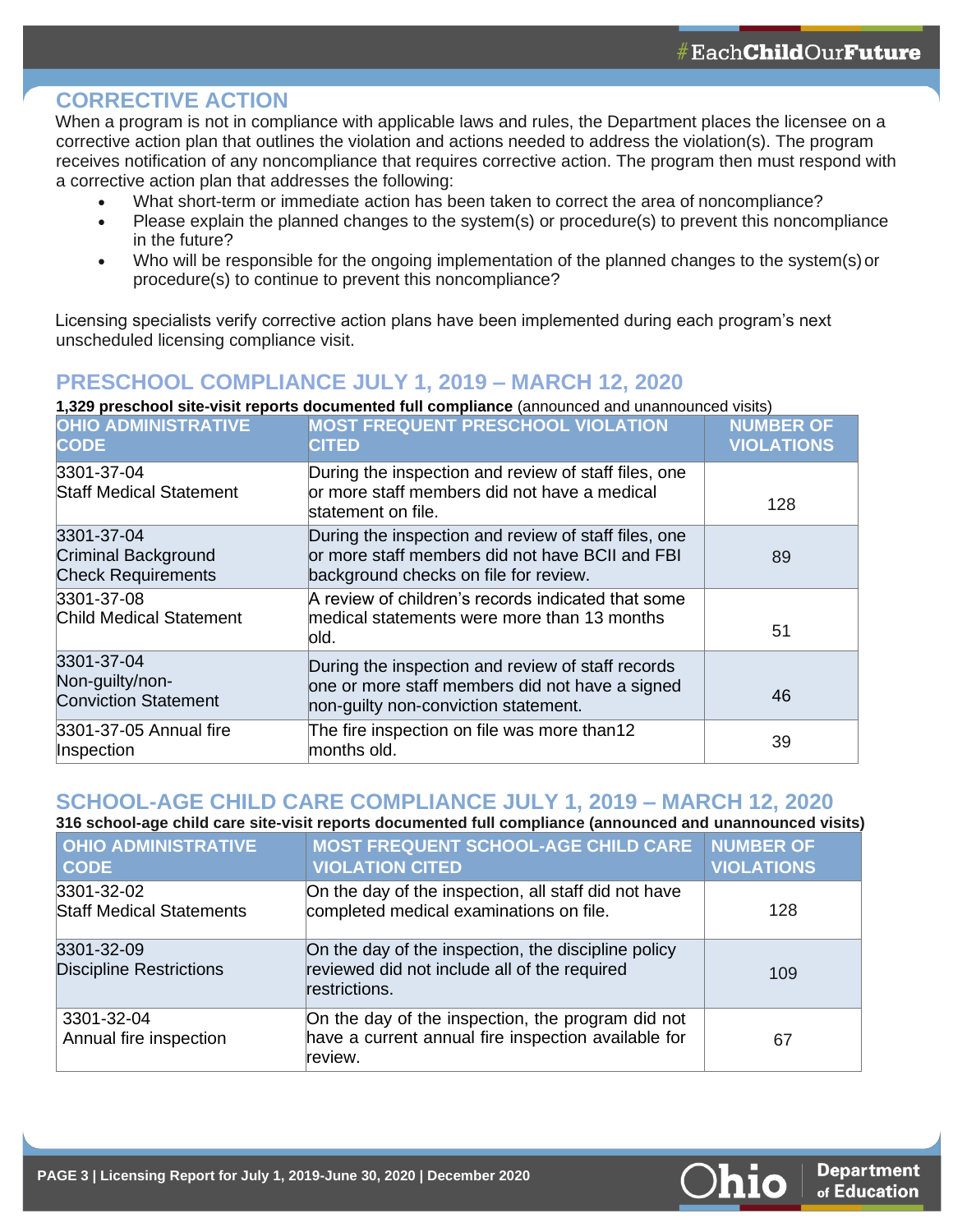| 3301-32-03<br>Staff First Aid, CPR, Child<br>Abuse and Communicable<br><b>Disease Training Certification</b> | On the day of the inspection, a staff member<br>with the required trainings was not on site. | 67 |
|--------------------------------------------------------------------------------------------------------------|----------------------------------------------------------------------------------------------|----|

## **INCIDENT AND INJURY REPORT JULY 1, 2019 – JUNE 30, 2020**

The Child Care Development Block Grant Act of 2014 requires the Department to provide information on the numbers of serious injuries, incidences of substantiated child abuse and/or neglect, and deaths in child care settings.

| <b>PROGRAM</b><br><b>TYPE</b> | <b>NUMBER OF</b><br><b>SUBSTANTIATED</b><br><b>CHILD ABUSE AND</b><br><b>NEGLECT</b> | <b>NUMBER OF INCIDENT</b><br><b>INJURY REPORTS</b> | <b>NUMBER OF</b><br><b>DEATHS</b> |
|-------------------------------|--------------------------------------------------------------------------------------|----------------------------------------------------|-----------------------------------|
| Preschool                     |                                                                                      | 21                                                 |                                   |
| School-age<br>Child Care      |                                                                                      |                                                    |                                   |



#EachChildOurFuture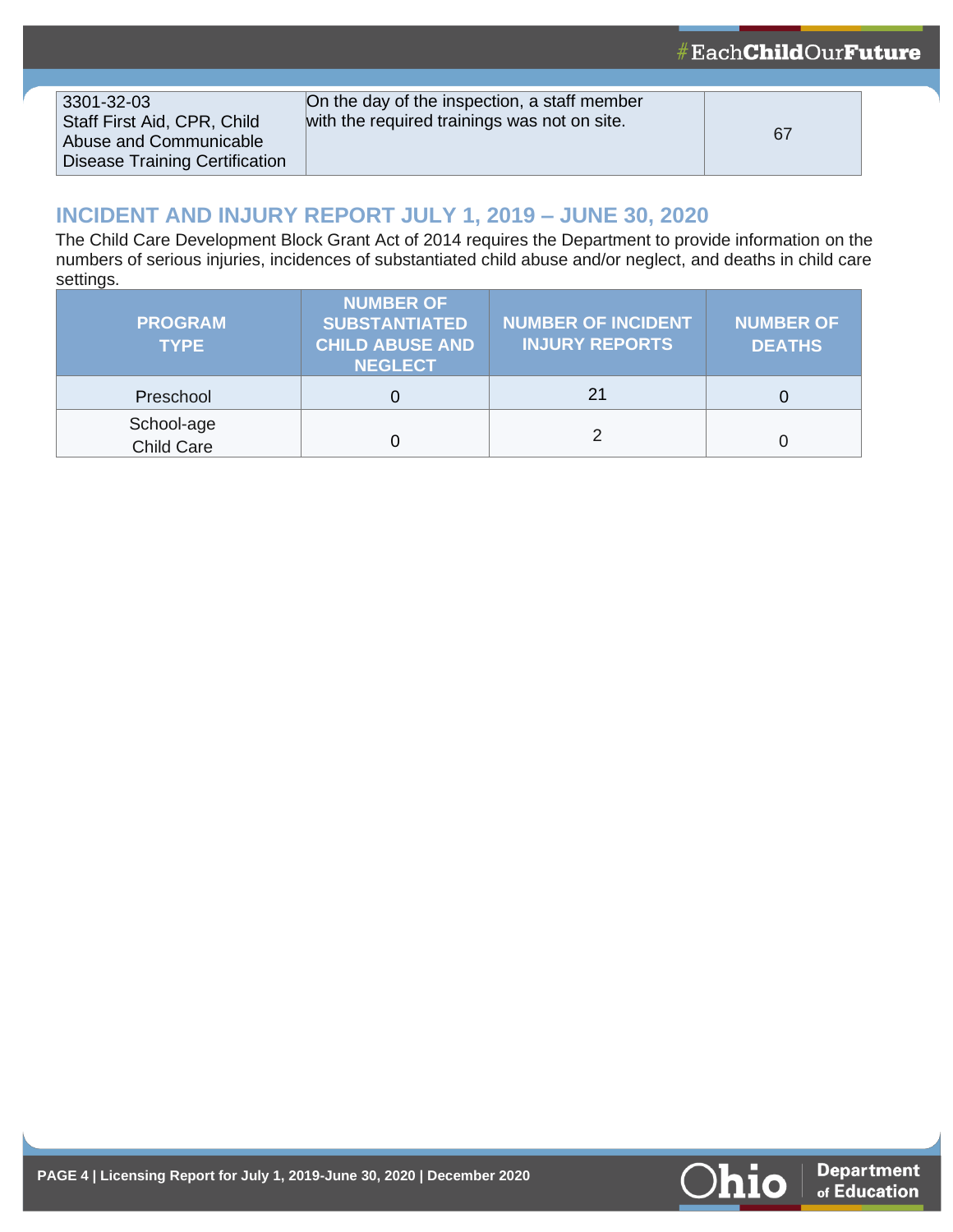# **Preschool and School-Age Child Care Licensing Violations**

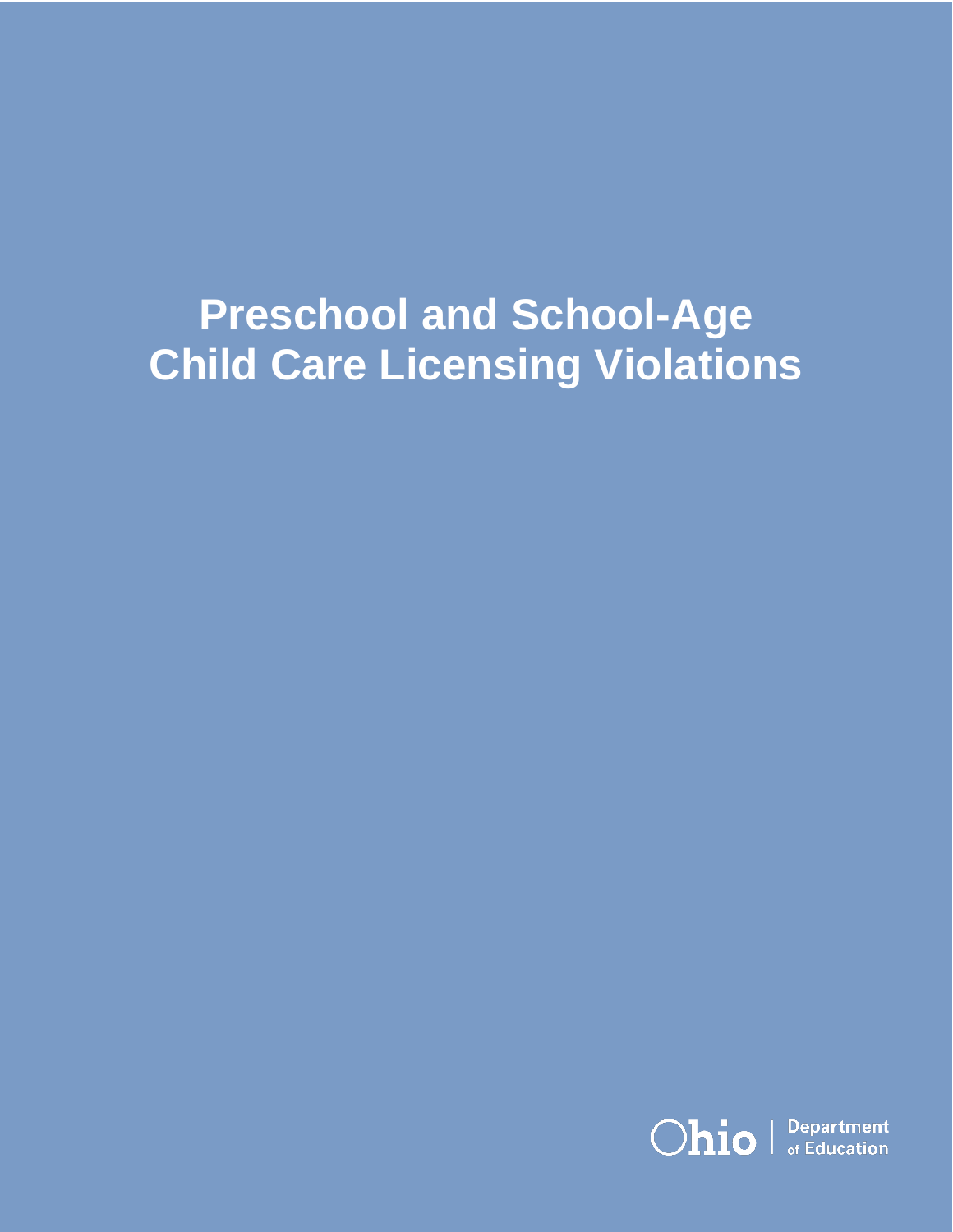This report provides a summary of the violations of preschool and school-age child care licensing rules, as noted by licensing personnel conducting on-site visits during the 2019-2020 fiscal year. Violations must be corrected. Rule citations reference Ohio Administrative Code rule numbers and sections.

| <b>PRESCHOOL RULE</b><br><b>CITATION</b>                     | <b>EXPLANATION</b>                                                                                                                                                                                                                                                                                                                                                                                                                                          | <b>NUMBER OF</b><br><b>VIOLATIONS</b> |
|--------------------------------------------------------------|-------------------------------------------------------------------------------------------------------------------------------------------------------------------------------------------------------------------------------------------------------------------------------------------------------------------------------------------------------------------------------------------------------------------------------------------------------------|---------------------------------------|
| 3301-37-02<br><b>Compliance and Corrective</b><br>Action     | During the inspection, it was observed the center's<br>compliance report was not posted in a location visible to<br>parents. Most recent written compliance reports shall be<br>posted in a conspicuous place near the posted program<br>license.                                                                                                                                                                                                           | 16                                    |
| 3301-37-02<br>Change of Location/Capacity                    | A preschool program operated by a public school, county<br>board of developmental disabilities, educational service<br>center or eligible nonpublic school did not submit a change<br>of capacity amendment for inspection of the new space<br>before beginning with children.                                                                                                                                                                              | 4                                     |
| 3301-37-02<br><b>Compliance and Corrective</b><br>Action     | During the inspection, it was observed the center's<br>compliance report was not posted in a location visible to<br>parents.                                                                                                                                                                                                                                                                                                                                | 16                                    |
| 3301-37-03<br>Daily Schedule                                 | There was no written daily schedule available for review.                                                                                                                                                                                                                                                                                                                                                                                                   | 1                                     |
| 3301-37-03<br>Nap/Rest-Time Requirements                     | During the inspection, there was no evidence that a quiet<br>space is provided for children who want to rest or nap.                                                                                                                                                                                                                                                                                                                                        | 1                                     |
| 3301-37-03<br>Nap/Rest-Time Requirements                     | The daily written plan for the full-day program did not have<br>a nap/rest period reflected in the daily written program.                                                                                                                                                                                                                                                                                                                                   | 3                                     |
| 3301-37-03<br><b>Parent Handbook</b>                         | During the inspection, there was no parent handbook<br>available for review.                                                                                                                                                                                                                                                                                                                                                                                | $\overline{2}$                        |
| 3301-37-03<br><b>Philosophy and Goals</b>                    | During the inspection and review of program policies, there<br>was no written philosophy and goals in the parent<br>handbook.                                                                                                                                                                                                                                                                                                                               | 1                                     |
| 3301-37-03<br>Progress Reporting and Parent<br>Conferences   | During the inspection, there was no evidence that<br>parent/teacher conferences are held twice a year.                                                                                                                                                                                                                                                                                                                                                      | 1                                     |
| 3301-37-03<br><b>Written Curriculum</b>                      | During the inspection, a written curriculum was not<br>available for review.                                                                                                                                                                                                                                                                                                                                                                                | 2                                     |
| 3301-37-04<br><b>Accredited Montessori Method</b><br>Program | During the inspection, it was observed the accredited<br>Montessori program combined 3- to 5-year-old children<br>with kindergarten children. The program did not follow one<br>or both of the following requirements: maximum number of<br>children per preschool staff member is to be 12 and the<br>maximum group is to be 24 children. The maximum group<br>size in three classrooms during the on-site visit exceeded<br>the maximum group size of 24. | 1                                     |

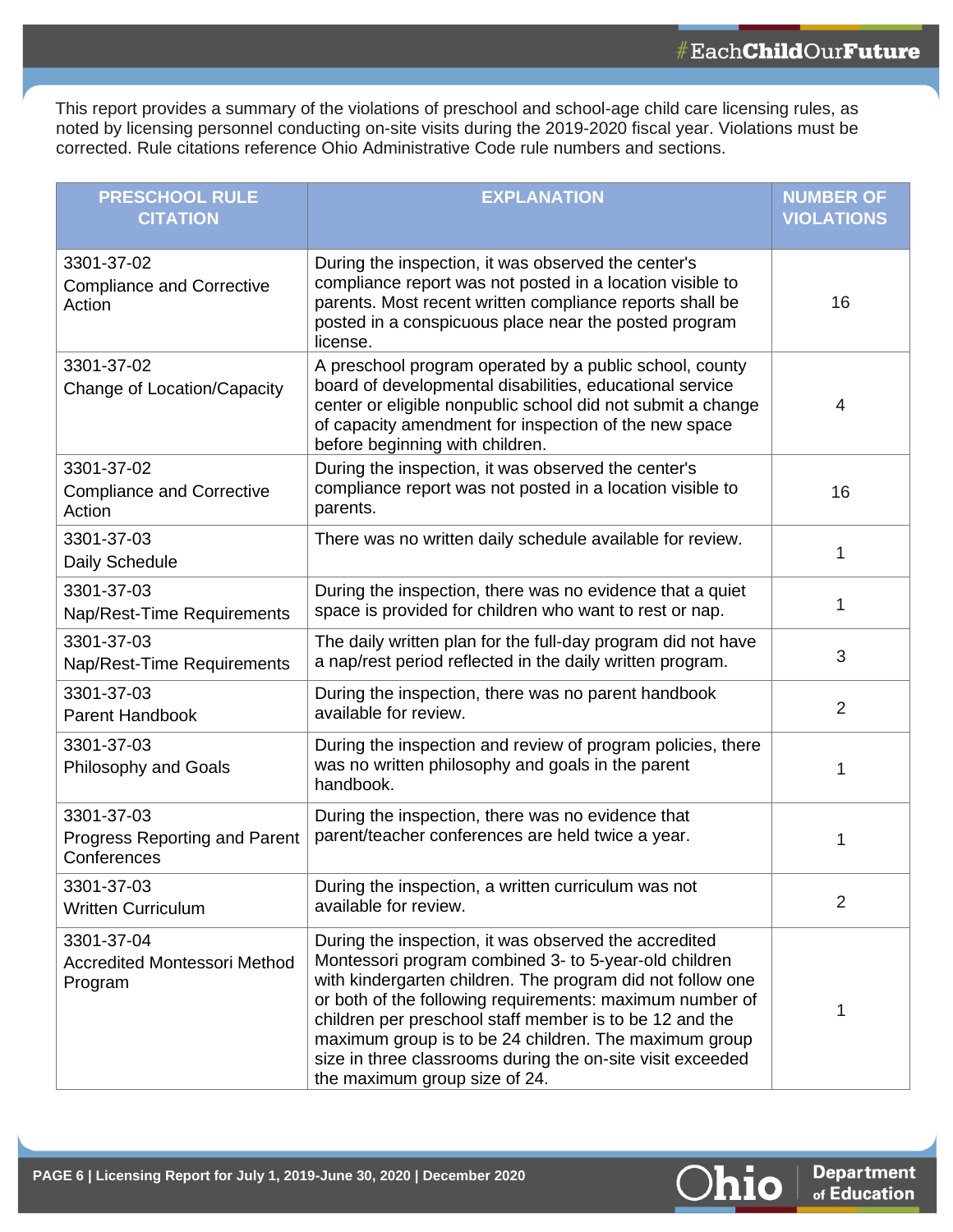| <b>PRESCHOOL RULE</b><br><b>CITATION</b>                                               | <b>EXPLANATION</b>                                                                                                                                                                                                                                                                                                                                                                                                              | <b>NUMBER OF</b><br><b>VIOLATIONS</b> |
|----------------------------------------------------------------------------------------|---------------------------------------------------------------------------------------------------------------------------------------------------------------------------------------------------------------------------------------------------------------------------------------------------------------------------------------------------------------------------------------------------------------------------------|---------------------------------------|
| 3301-37-04<br><b>Additional Background Check</b><br>including Sex Offender<br>Registry | On the day of the inspection, staff members working in a<br>program receiving Publicly Funded Child Care funding did<br>not have evidence of the additional background checks.<br>Due to the program having a Head Start agreement, all<br>staff under the program license must have the additional<br>background checks completed. Currently, only the Head<br>Start staff have the additional background checks<br>completed. | 32                                    |
| 3301-37-04<br><b>Criminal Background Check</b><br>Requirements                         | During the inspection and review of staff files, one or more<br>staff members did not have BCII and FBI background<br>checks and/or evidence of five-year updates on file for<br>review.                                                                                                                                                                                                                                        | 89                                    |
| 3301-37-04<br><b>Director Qualifications</b>                                           | During the inspection and review of the director's file, the<br>director of the preschool program operated by the public<br>school did not meet the qualifications as described in this<br>rule.                                                                                                                                                                                                                                | 1                                     |
| 3301-37-04<br><b>Employee Medical</b>                                                  | During the inspection and review of staff files, staff<br>members did not have medical statements on file.                                                                                                                                                                                                                                                                                                                      | 128                                   |
| 3301-37-04<br><b>Extended Day Child Care Staff</b><br>Qualifications                   | During the inspection and review of extended-day child<br>care staff files, one or more staff did not have verification of<br>a medical examination on file.                                                                                                                                                                                                                                                                    | 4                                     |
| 3301-37-04<br>Head Teacher Acting as a<br><b>Director Qualifications</b>               | During the inspection and review of head teacher files, the<br>teacher designated as the director did not meet the<br>educator licensure requirements as a director. There was<br>no evidence on-site to review.                                                                                                                                                                                                                | 1                                     |
| 3301-37-04<br><b>Head Teacher Qualifications</b>                                       | During the inspection, it was observed that each<br>class/group of children was not assigned a head teacher<br>who met requirements for the position. There was no<br>evidence on-site to review.                                                                                                                                                                                                                               | 1                                     |
| 3301-37-04<br>Maximum Group Size by age<br>of children                                 | During the inspection, it was observed the staff/child ratio<br>exceeded the maximum group size by age of the children.                                                                                                                                                                                                                                                                                                         | 6                                     |
| 3301-37-04<br>Non-guilty/non- Conviction<br><b>Statement</b>                           | During the inspection and review of staff files, one or more<br>staff members did not have a signed annual non-<br>guilty/non-conviction statement on file for review.                                                                                                                                                                                                                                                          | 46                                    |
| 3301-37-04<br>Nonpublic Director<br>Qualifications                                     | During the inspection and review of the director's file, the<br>director of the non-tax-supported nonpublic school did not<br>meet the qualifications as described in this rule. Nonpublic<br>director needs to maintain a valid teaching license.                                                                                                                                                                              | 1                                     |
| 3301-37-04<br>Nontax-Supported, Nonpublic<br><b>School Teacher Qualifications</b>      | During the inspection and review of the nontax-supported<br>nonpublic school head teacher files, one or more teachers<br>did not meet the qualifications to be a teacher in a nontax-<br>supported nonpublic school.                                                                                                                                                                                                            | 2                                     |
| 3301-37-04<br>Part-time Staff Training Hour<br>Requirement                             | During the inspection and review of staff files, part-time<br>staff did not have documentation of completing 10 annual<br>clock hours based upon the percentage of full-time                                                                                                                                                                                                                                                    | 4                                     |



Department<br>of Education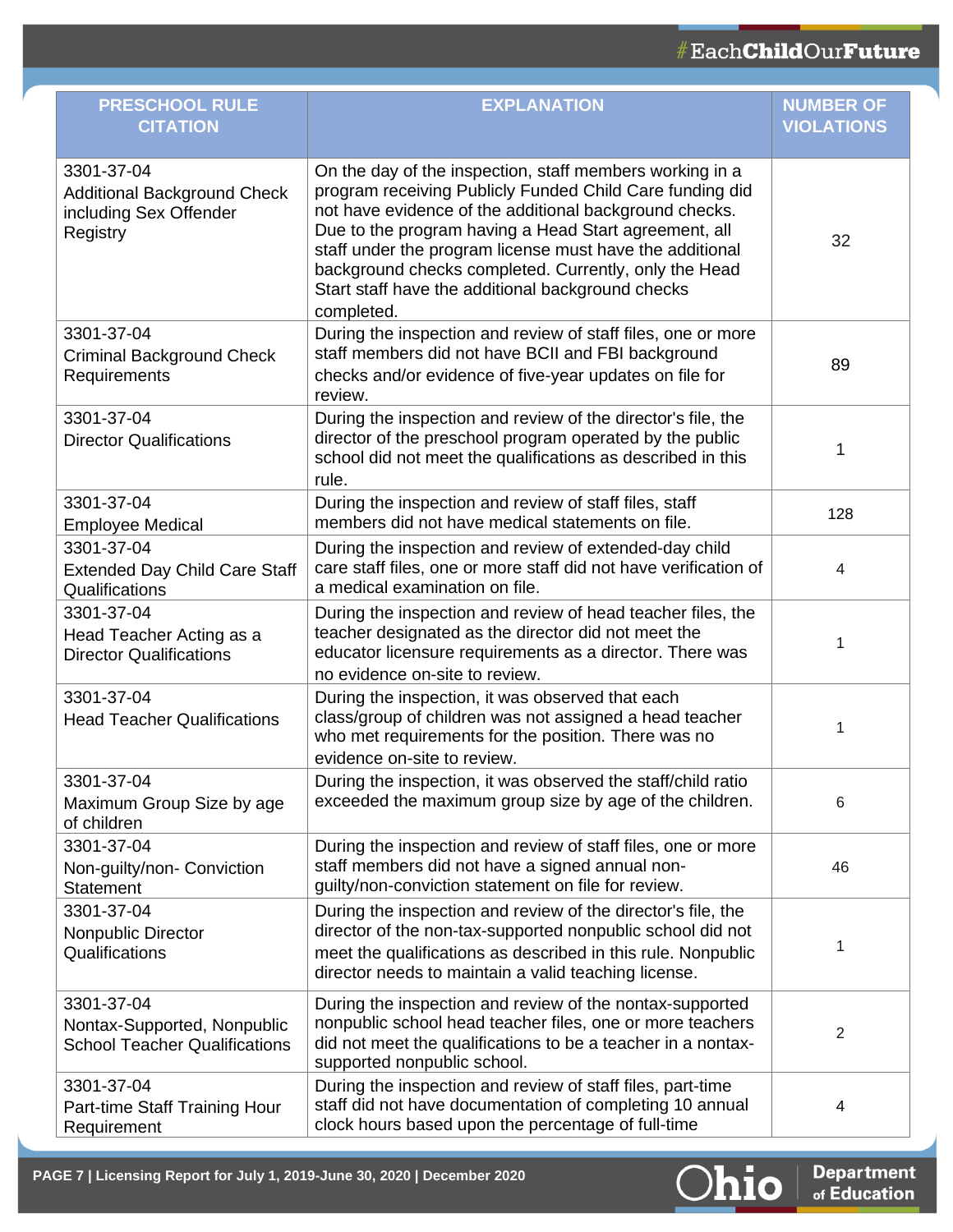| <b>PRESCHOOL RULE</b><br><b>CITATION</b>                                                       | <b>EXPLANATION</b>                                                                                                                                                                                                                                                                                                                                            | <b>NUMBER OF</b><br><b>VIOLATIONS</b> |
|------------------------------------------------------------------------------------------------|---------------------------------------------------------------------------------------------------------------------------------------------------------------------------------------------------------------------------------------------------------------------------------------------------------------------------------------------------------------|---------------------------------------|
|                                                                                                | equivalency of their preschool assignments.                                                                                                                                                                                                                                                                                                                   |                                       |
| 3301-37-04<br><b>Public School Substitute</b><br>Qualifications                                | During the inspection and review of substitute records, one<br>or more substitutes did not have a criminal background<br>investigation report on file after 15 school days.                                                                                                                                                                                   | 7                                     |
| 3301-37-04<br><b>Special Education Staff/Child</b><br>Ratios                                   | During the inspection, it was observed the special<br>education staff/child ratio was not maintained.                                                                                                                                                                                                                                                         | 4                                     |
| 3301-37-04<br><b>Special Education Teacher</b><br>Qualifications                               | During the inspection and review of head teacher files, one<br>or more of the special education teachers did not meet one<br>of the staff qualifications to be a teacher of special<br>education program operated by a public school or board of<br>developmental disabilities.                                                                               | 2                                     |
| 3301-37-04<br>Staff Age and Minimum<br><b>Education Requirements</b>                           | During the inspection and review of staff files, one or more<br>staff members did not have a diploma on file and available<br>for review.                                                                                                                                                                                                                     | 19                                    |
| 3301-37-04<br>Staff Annual 10 Hours of<br><b>Training Requirement</b>                          | During the inspection and review of staff files, staff who are<br>licensed by the Department did not have documentation of<br>completing 10 annual clock hours.                                                                                                                                                                                               | 24                                    |
| 3301-37-04<br><b>Staff In-service Training</b>                                                 | During the inspection and review of staff files, one or more<br>staff without an associate degree or higher did not have 10<br>annual clock hours after obtaining the required 45 training<br>hours.                                                                                                                                                          | 13                                    |
| 3301-37-04<br><b>Staff Medical Statement</b>                                                   | During the inspection and review of staff files, one or more<br>staff members did not have a medical statement on file.                                                                                                                                                                                                                                       | 109                                   |
| 3301-37-04<br><b>Staff Physically Present to</b><br><b>Maintain Ratio</b>                      | During the inspection, it was observed that enough<br>preschool staff members were not physically present with<br>children to meet staff member/child ratio requirements.                                                                                                                                                                                     | 9                                     |
| 3301-37-04<br><b>Staff Training Hour</b><br><b>Requirement: Associates</b><br>Degree or Higher | During the inspection and review of staff files, staff with an<br>associate degree or higher did not have documentation of<br>completing 10 hours of in-service training.                                                                                                                                                                                     | 5                                     |
| 3301-37-04<br>Supervision of Children                                                          | During the inspection, it was observed a child was left<br>alone and unsupervised in the building.                                                                                                                                                                                                                                                            | 10                                    |
| 3301-37-04<br>Teacher qualifications: Publicly<br><b>Funded Programs</b>                       | During the inspection of the publicly funded program and<br>review of head teacher files, one or more teachers did not<br>meet the staff criteria established in section 3301.311 of<br>the Revised Code or was highly rated in Ohio's tiered<br>quality rating system under section 5140.30 of the Revised<br>Code. There was no evidence on-site to review. | 1                                     |
| 3301-37-04<br><b>Teacher Qualifications:</b><br>Operated by Public School                      | During the inspection and review of head teacher files, one<br>or more teachers did not meet one of the staff<br>qualifications for a program operated by a public school.<br>No evidence was on-site for review.                                                                                                                                             | $\overline{2}$                        |

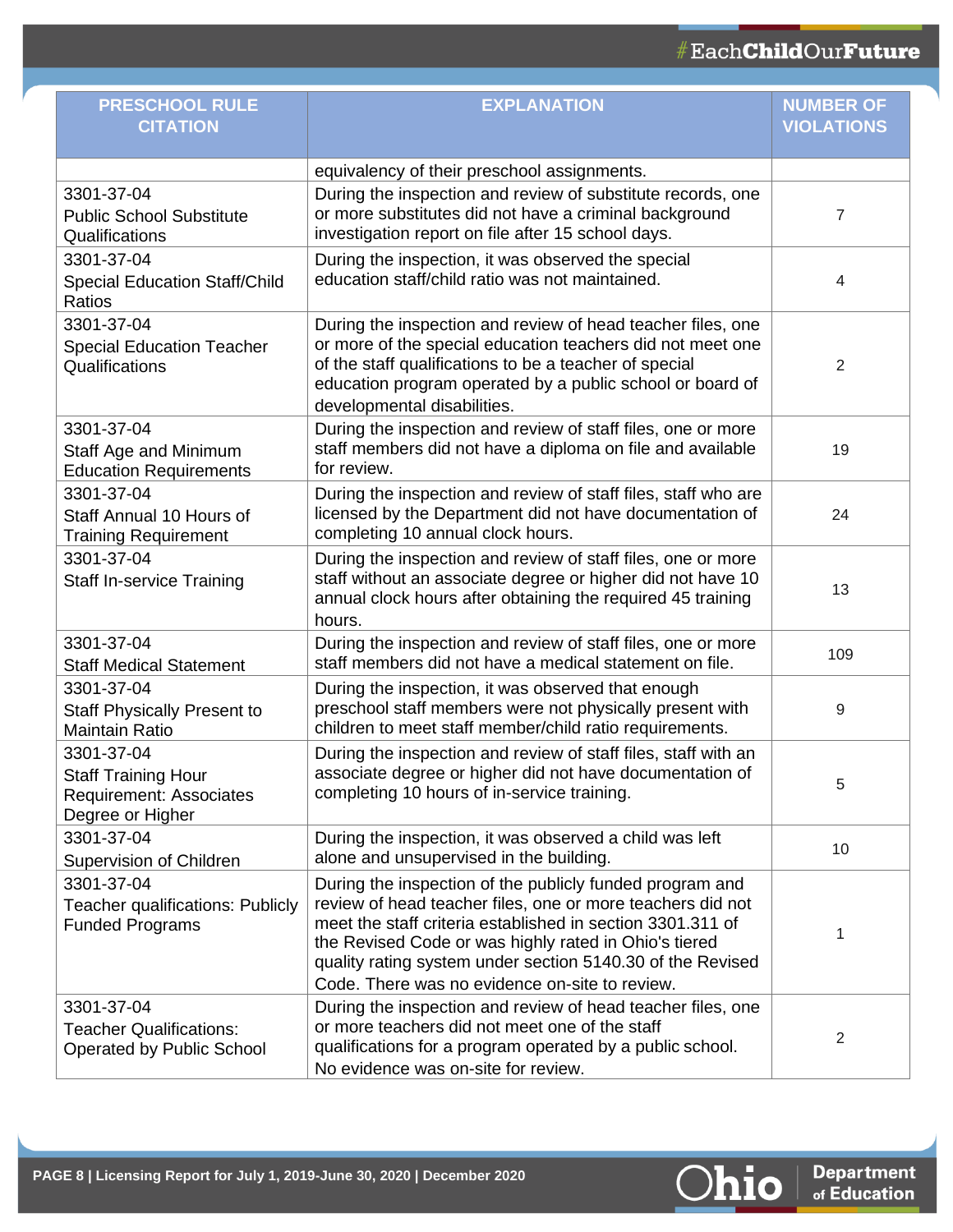| <b>PRESCHOOL RULE</b><br><b>CITATION</b>                                                     | <b>EXPLANATION</b>                                                                                                                                                                                                                                                                                                                                                                                                    | <b>NUMBER OF</b><br><b>VIOLATIONS</b> |
|----------------------------------------------------------------------------------------------|-----------------------------------------------------------------------------------------------------------------------------------------------------------------------------------------------------------------------------------------------------------------------------------------------------------------------------------------------------------------------------------------------------------------------|---------------------------------------|
| 3301-37-04<br>Teacher qualifications: Publicly<br><b>Funded Programs</b>                     | During the inspection of the publicly funded program and<br>review of head teacher files, one or more teachers did not<br>meet the staff criteria established in section 3301.311 of<br>the Revised Code or was highly rated in Ohio's tiered<br>quality rating system under section 5140.30 of the Revised<br>Code. There was no evidence on-site to review.                                                         | 1                                     |
| 3301-37-04<br><b>Teacher Qualifications:</b><br><b>Operated by Public School</b>             | During the inspection and review of head teacher files, one<br>or more teachers did not meet one of the staff<br>qualifications for a program operated by a public school.<br>No evidence was on-site for review.                                                                                                                                                                                                     | $\overline{2}$                        |
| 3301-37-05<br>Annual fire Inspection                                                         | The fire inspection on file was more than 12 months old.                                                                                                                                                                                                                                                                                                                                                              | 39                                    |
| 3301-37-05<br><b>Facility Requirements</b>                                                   | Documentation of building approval for the age groups<br>served per section 3301.55 of the Revised Code was not<br>on file.                                                                                                                                                                                                                                                                                           | 5                                     |
| 3301-37-05<br>Indoor Space: Square<br>Footage, Exclusions, Group<br><b>Size and Barriers</b> | There were more children in the space than the maximum<br>capacity allows. Each classroom has a square footage and<br>maximum capacity and the total number of children per<br>space is different for each.                                                                                                                                                                                                           | 5                                     |
| 3301-37-05<br>Large Motor Play Space                                                         | During the inspection, hazards were present on the play<br>space.                                                                                                                                                                                                                                                                                                                                                     | 3                                     |
| 3301-37-06<br>Cots                                                                           | Cots were not labeled with the assigned children's names.<br>During the visit, there were some cots not labeled for each<br>child.                                                                                                                                                                                                                                                                                    | 8                                     |
| 3301-37-06<br><b>Electrical Outlets</b>                                                      | During the inspection, there was one or more electrical<br>outlets uncovered while not in use.                                                                                                                                                                                                                                                                                                                        | 9                                     |
| 3301-37-06<br><b>Storage of Cleaning Supplies</b>                                            | During the inspection, it was observed that cleaning and<br>sanitizing supplies were within reach of children.                                                                                                                                                                                                                                                                                                        | 9                                     |
| 3301-37-07<br>Admission and Withdrawal<br><b>Policies</b>                                    | Upon review of the program's policies and procedures,<br>there is no information regarding the program's withdrawal<br>procedures.                                                                                                                                                                                                                                                                                    | 3                                     |
| 3301-37-07<br><b>Annual Roster Permission</b>                                                | Program policies and procedures are to include securing<br>permission from parents to be included in rosters.                                                                                                                                                                                                                                                                                                         | 10                                    |
| 3301-37-07<br><b>Annual Rosters</b>                                                          | Program policies and procedures are to include information<br>regarding preparing an annual roster for each group of<br>children, and on request, programs must furnish the roster<br>to parents. The program does not have procedures for<br>preparing such roster and furnishing it to parents upon<br>request. Two classrooms did not have preschool parent<br>rosters created to share with parents if requested. | 5                                     |
| 3301-37-07<br>Behavior Management and<br><b>Discipline Policy</b>                            | The behavior management and discipline policy does not<br>include all the minimum requirements stated in rule 3301-<br>37-10 (Behavior management/discipline) of the<br>Administrative Code.                                                                                                                                                                                                                          | $\overline{2}$                        |
| 3301-37-07                                                                                   | During the inspection, it was determined there is not a staff                                                                                                                                                                                                                                                                                                                                                         | 25                                    |



Department<br>of Education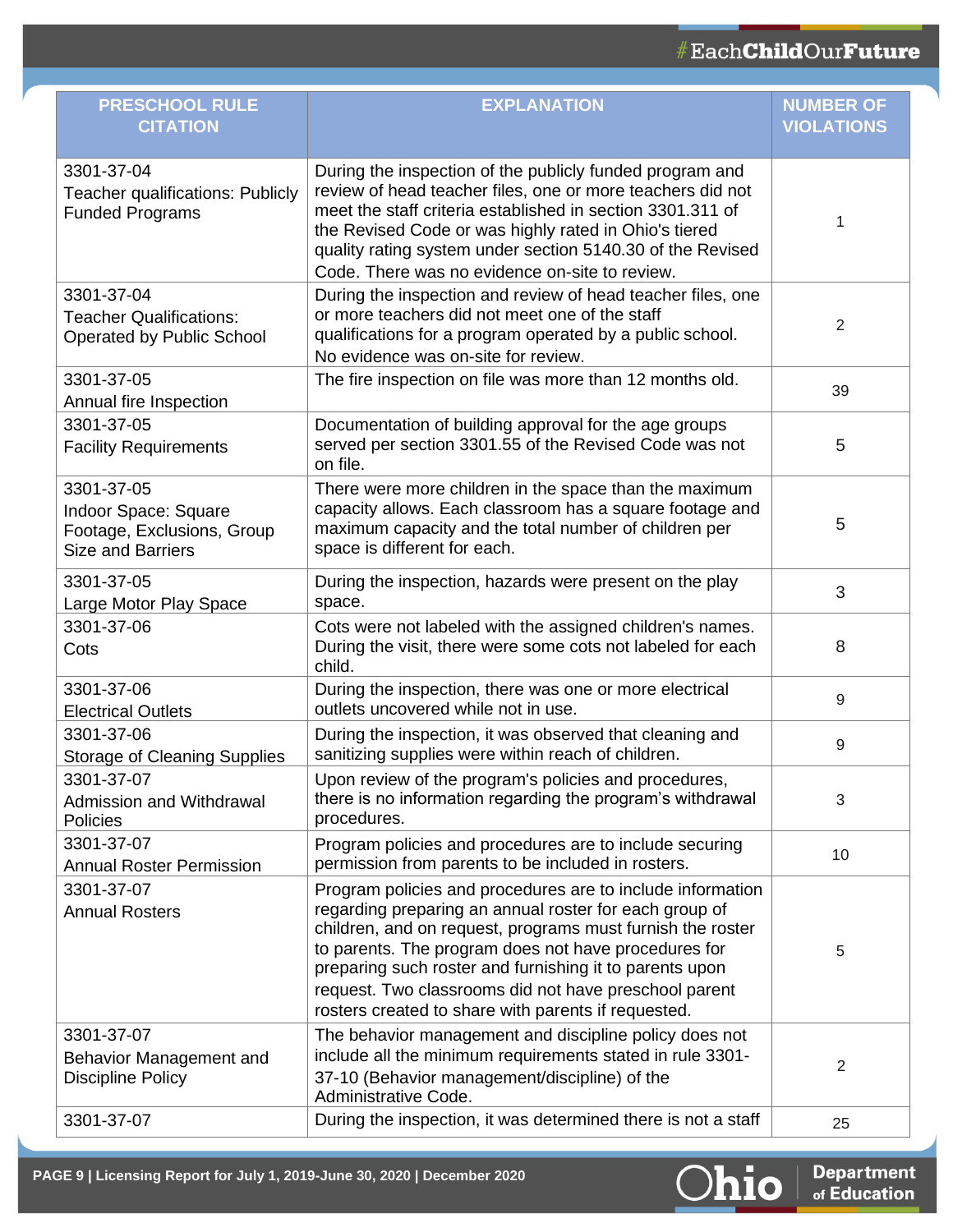| <b>PRESCHOOL RULE</b><br><b>CITATION</b>                                         | <b>EXPLANATION</b>                                                                                                                                                                                                                                                                                                                                            | <b>NUMBER OF</b><br><b>VIOLATIONS</b> |
|----------------------------------------------------------------------------------|---------------------------------------------------------------------------------------------------------------------------------------------------------------------------------------------------------------------------------------------------------------------------------------------------------------------------------------------------------------|---------------------------------------|
| Child Abuse Recognition and<br>Prevention                                        | member who is trained in child abuse.                                                                                                                                                                                                                                                                                                                         |                                       |
| 3301-37-07<br>Developmental Materials and<br>Equipment                           | Written policies reviewed during the inspection do not<br>address the selection and use of developmentally<br>appropriate materials, equipment and resources.                                                                                                                                                                                                 | 1                                     |
| 3301-37-07<br><b>Emergency Phone Numbers</b>                                     | During the inspection, it was observed emergency<br>numbers were not posted by each telephone.                                                                                                                                                                                                                                                                | 5                                     |
| 3301-37-07<br><b>Emergency Procedure</b><br>Postings                             | During the inspection, it was observed that all emergency<br>procedures had a map, but no evacuation route was<br>outlined on the map.                                                                                                                                                                                                                        | $\overline{2}$                        |
| 3301-37-07<br><b>First-aid Training</b>                                          | Program policies and procedures do not state that at least<br>one preschool staff member with current first-aid training is<br>always available. Preschool staff members do not have<br>current first aid training.                                                                                                                                           | 13                                    |
| 3301-37-07<br><b>Group Rosters</b>                                               | An annually prepared roster was not available for review.                                                                                                                                                                                                                                                                                                     | 7                                     |
| 3301-37-07<br><b>Health and Safety Procedures:</b><br><b>ODE Funded Programs</b> | This program receives funding through the Ohio<br>Department of Education. The program is required to have<br>procedures included for health and developmental<br>screening as described in the early learning program<br>standards. There were no procedures available for review.<br>Please add procedures for health screenings to the parent<br>handbook. | 1                                     |
| 3301-37-07<br><b>Injury Logs</b>                                                 | A log of injury is not maintained by the program.                                                                                                                                                                                                                                                                                                             | 1                                     |
| 3301-37-07<br>Management of<br><b>Communicable Disease Policy</b>                | Program policies and procedures do not state that at least<br>one preschool staff member with current prevention,<br>recognition and management of communicable disease<br>training is always available.                                                                                                                                                      | 25                                    |
| 3301-37-07<br><b>Medical and Dental</b><br><b>Emergency Postings</b>             | During the inspection, it was observed that medical and<br>dental emergency procedures were not posted by each<br>telephone.                                                                                                                                                                                                                                  | 8                                     |
| 3301-37-07<br><b>Medication Administration</b><br>Requirements                   | No medication log was available for a medication being<br>given to a child. The log must include a log of the dosage,<br>date, and time each time medication is administered.                                                                                                                                                                                 | 19                                    |
| 3301-37-07<br><b>Program Rosters</b>                                             | Program policies and procedures are to include securing<br>permission from parents to be included in rosters. The<br>program does not have procedures for securing such<br>permission from parents.                                                                                                                                                           | 3                                     |
| 3301-37-07<br><b>Record of Drills</b>                                            | During the inspection, there were months that did not have<br>fire drills.                                                                                                                                                                                                                                                                                    | $\sqrt{3}$                            |
| 3301-37-07<br><b>Unlimited Parent Access</b>                                     | Program policies do not include allowing parents unlimited<br>access to the school during its hours of operation.                                                                                                                                                                                                                                             | 1                                     |

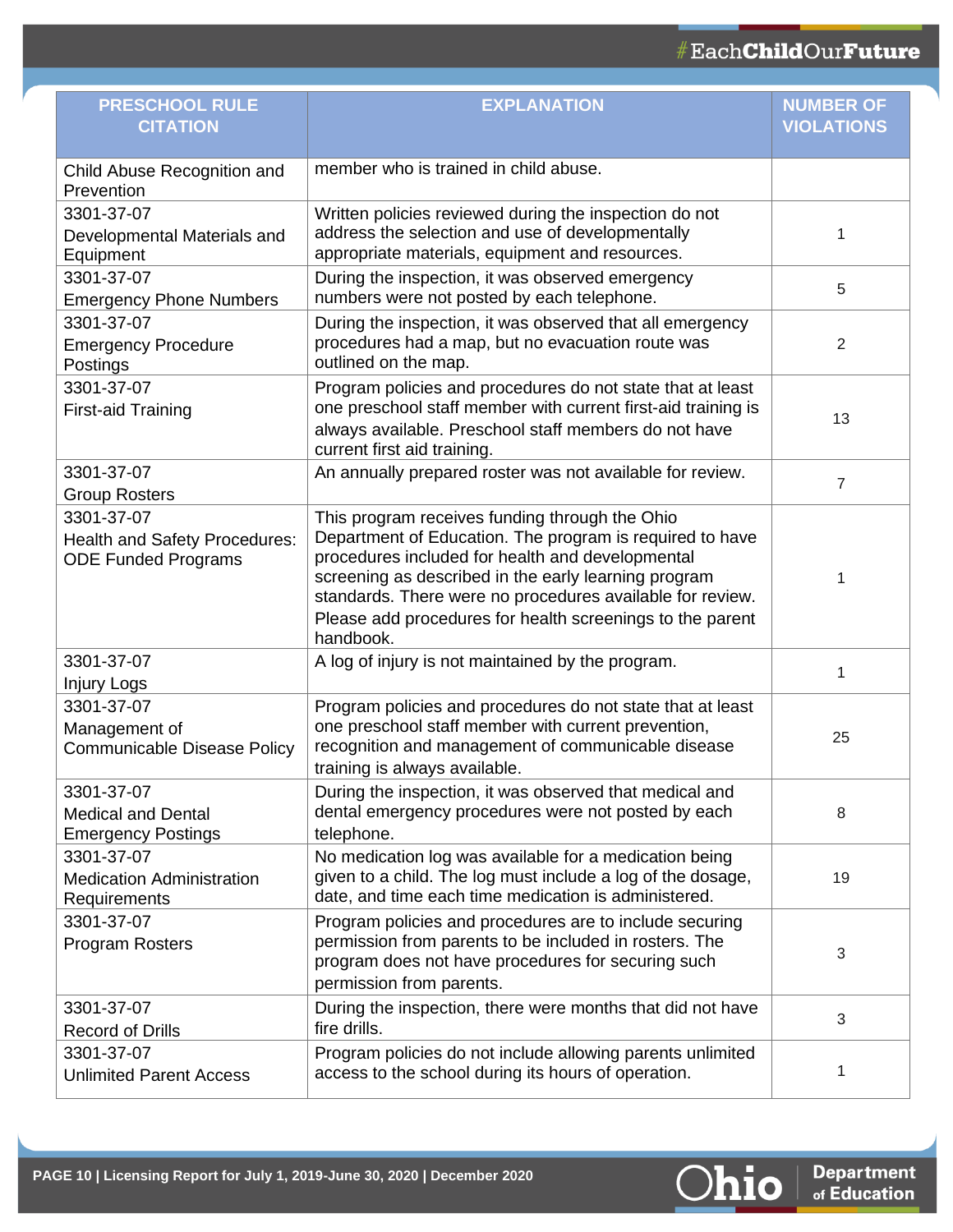## #EachChildOurFuture

| <b>PRESCHOOL RULE</b><br><b>CITATION</b>                                           | <b>EXPLANATION</b>                                                                                                                                                                                                     | <b>NUMBER OF</b><br><b>VIOLATIONS</b> |
|------------------------------------------------------------------------------------|------------------------------------------------------------------------------------------------------------------------------------------------------------------------------------------------------------------------|---------------------------------------|
| 3301-37-07<br><b>Injury Procedures</b>                                             | During the inspection, there were no written procedures<br>available for review that address notifying the parent when<br>a child is injured.                                                                          | 1                                     |
| 3301-37-08<br><b>Child Medical Statement</b>                                       | A review of children's records indicated that some medical<br>statements were more than 13 months old.                                                                                                                 | 51                                    |
| 3301-37-08<br><b>Child Medical Statement</b><br><b>Signed By Medical Personnel</b> | A review of children's records indicated that all medical<br>statements on file were provided by a physician,<br>physician's assistant, clinical nurse specialist or certified<br>nurse.                               | 3                                     |
| 3301-37-08<br><b>Cumulative Record</b>                                             | A review of children cumulative records revealed the<br>names of persons to whom the child can be released was<br>not obtained for each child.                                                                         | 6                                     |
| 3301-37-08<br><b>Health Record: Authorization</b><br>to Administer Medication      | A review of children's health records revealed there was no<br>physician or dentist authorization and written instructions to<br>administer prescription medication to a child enrolled in the<br>program.             | 9                                     |
| 3301-37-08<br>Health Record: Chronic Health<br>Problems                            | A review of children's health records revealed the health<br>record for each child did not include a list of chronic<br>physical problems and hospitalization.                                                         | 5                                     |
| 3301-37-08<br>Health record: Emergency<br><b>Medical and Dental Care</b>           | Permission from the parent for emergency medical and<br>dental care as required by section 3313.712 of the Revised<br>Code was not available during the inspection. Doctor and<br>dentist missing from emergency form. | 5                                     |
| 3301-37-08<br><b>Health Record: Emergency</b><br><b>Transportation Permission</b>  | Permission for emergency transportation was not<br>documented for each child.                                                                                                                                          | 17                                    |
| 3301-37-08<br>Health Record: Immunization<br>Record                                | A review of children's health records revealed<br>immunization records were not on file for each child by the<br>first day of attendance.                                                                              | 18                                    |
| 3301-37-08<br>Health Record: List of Allergies                                     | A review of children's health records revealed a list of<br>allergies and treatments was not obtained for each child.                                                                                                  | 4                                     |
| 3301-37-08<br>Health Record: List of<br><b>Diseases</b>                            | A review of children's health records revealed a list of<br>diseases a child has had was not obtained for each child.                                                                                                  | 4                                     |
| 3301-37-08<br>Health Record: List of<br><b>Medications</b>                         | A review of children's health records revealed a list of<br>medications, food supplements, modified diets or fluoride<br>supplements was not obtained for each child.                                                  | 3                                     |
| 3301-37-08<br><b>Health Record: Medical</b><br><b>Statement</b>                    | A review of children's health records revealed a medical<br>statement signed by a licensed physician, physician's<br>assistant, clinical nurse specialist or certified<br>nurse was not obtained for each child.       | 2                                     |
| 3301-37-08<br>Health Record:<br><b>Physician and Dentist</b><br>Information        | The health record of each child did not include the names,<br>addresses and telephone numbers of the child's physician<br>and dentist in case of emergency.                                                            | 18                                    |

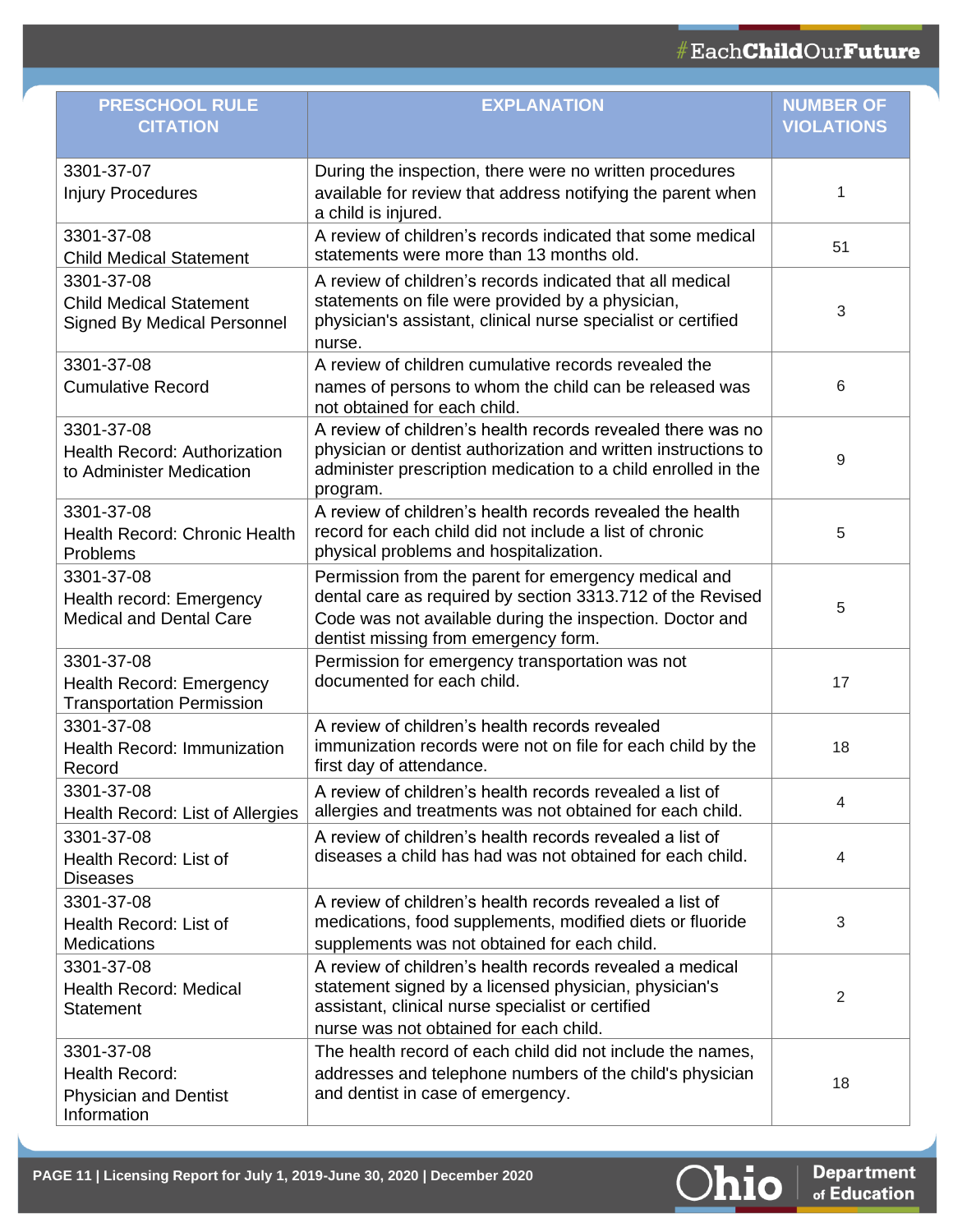| <b>PRESCHOOL RULE</b><br><b>CITATION</b>                                                    | <b>EXPLANATION</b>                                                                                                                                                                                                                                                                                                         | <b>NUMBER OF</b><br><b>VIOLATIONS</b> |
|---------------------------------------------------------------------------------------------|----------------------------------------------------------------------------------------------------------------------------------------------------------------------------------------------------------------------------------------------------------------------------------------------------------------------------|---------------------------------------|
| 3301-37-08<br><b>Required Cumulative and</b><br><b>Immunization Records Due</b><br>Dates    | A review of children's cumulative and health records<br>indicated all information was not obtained by first day<br>of attendance.                                                                                                                                                                                          | 1                                     |
| 3301-37-09<br>Food License                                                                  | The program does not have evidence of compliance with<br>food operations. The program does not have a food license<br>or an exemption to a food license                                                                                                                                                                    | 2                                     |
| 3301-37-09<br>Menus                                                                         | At the time of the inspection, menus for the week were not<br>posted.                                                                                                                                                                                                                                                      | 13                                    |
| 3301-37-09<br><b>Nutritious Snack Choices</b><br>Provided                                   | During the inspection, it was observed parents provide<br>snacks. There was no documentation available for review<br>that indicates the program provides parents with<br>information on nutritious snack choices.                                                                                                          | 1                                     |
| 3301-37-09<br><b>Snack Service Time</b>                                                     | During the inspection and a review of the daily schedule, it<br>was observed the program did not serve a snack.                                                                                                                                                                                                            | 4                                     |
| 3301-37-09<br><b>Snack Choices from Two Food</b><br>Groups                                  | During the inspection, it was observed snacks did not<br>include a choice from two food groups.                                                                                                                                                                                                                            | 6                                     |
| 3301-37-10<br>Behavior<br>Management/Discipline Policy<br>Requirements                      | During the inspection, the program did not have a written<br>discipline policy.                                                                                                                                                                                                                                            | 1                                     |
| 3301-37-10<br><b>Staff Responsibility for</b><br><b>Behavior</b><br>Management/Discipline   | During the inspection, the program's written discipline<br>policy did not include all the required restrictions.                                                                                                                                                                                                           | 18                                    |
| 3301-37-10<br><b>Parents Receive Behavior</b><br><b>Management and Discipline</b><br>Policy | During the inspection, the programs policy did not include<br>the requirement that parents are provided a copy of the<br>center's written discipline policy.                                                                                                                                                               | 1                                     |
| 3301-37-11<br><b>Communicable Disease</b><br>Training                                       | On the day of the inspection, no staff member with current<br>prevention, recognition and management of communicable<br>disease training was on-site during the time children were<br>in attendance.                                                                                                                       | 25                                    |
| 3301-37-11<br>Isolating and Discharging an III<br>Child                                     | The communicable disease policy did not include<br>procedures for isolating and discharging an ill child.                                                                                                                                                                                                                  | 3                                     |
| 3301-37-11<br>Mildly III Child Procedures                                                   | The communicable disease policy did not include<br>provisions regarding the care of a mildly ill child. 'Mildly ill<br>child' means a child who is experiencing minor common<br>cold symptoms and/or does not feel well enough to<br>participate in activities but is not exhibiting any<br>communicable disease symptoms. | 2                                     |
| 3301-37-11<br><b>Notification to Parents:</b><br><b>Exposed to Communicable</b>             | The communicable disease policy did not include<br>procedures for notifying all parents when children are<br>exposed to a diagnosed communicable disease.                                                                                                                                                                  | 9                                     |

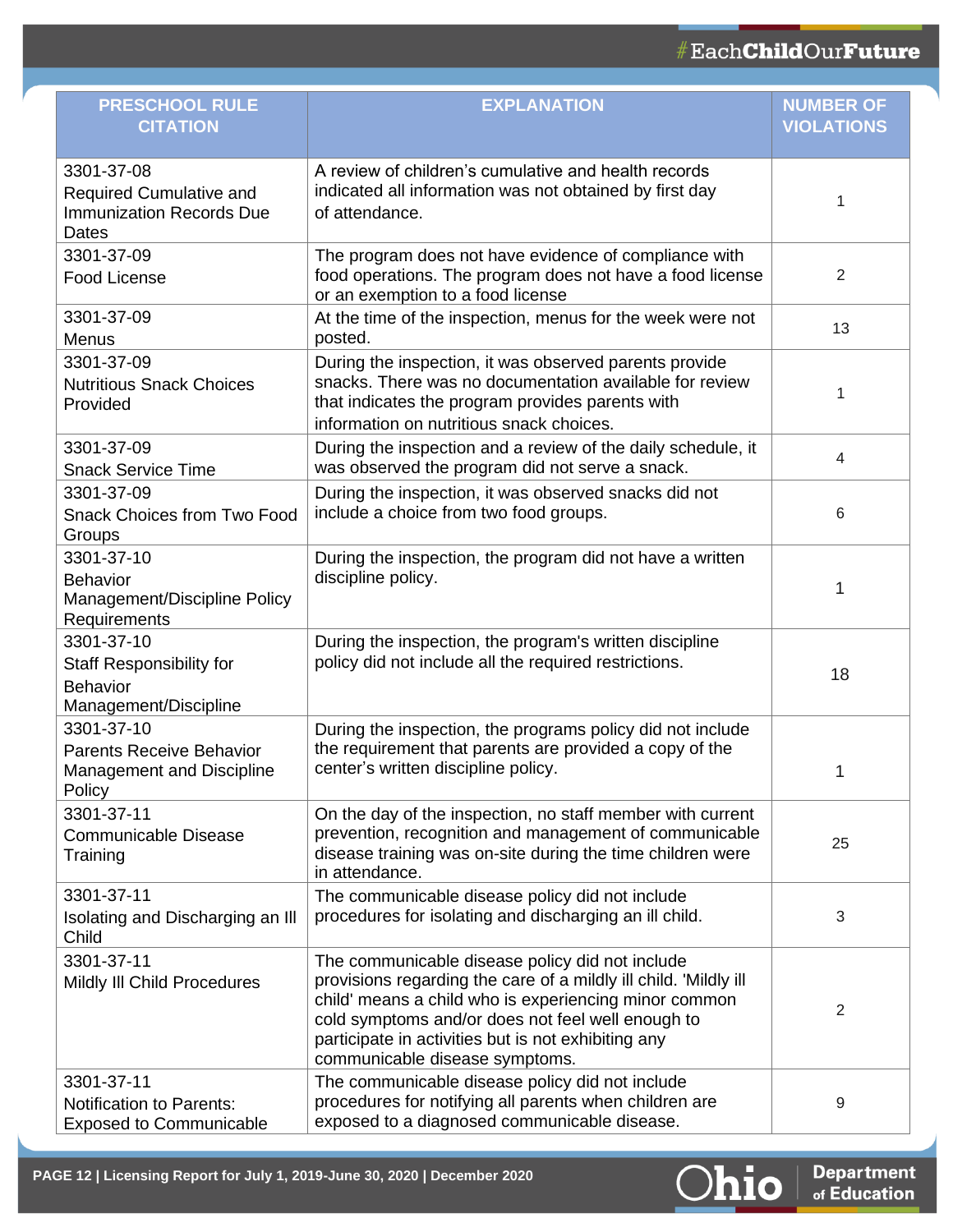## #EachChildOurFuture

| <b>PRESCHOOL RULE</b><br><b>CITATION</b>                                          | <b>EXPLANATION</b>                                                                                                                                                                                                                                                                        | <b>NUMBER OF</b><br><b>VIOLATIONS</b> |
|-----------------------------------------------------------------------------------|-------------------------------------------------------------------------------------------------------------------------------------------------------------------------------------------------------------------------------------------------------------------------------------------|---------------------------------------|
| Disease                                                                           |                                                                                                                                                                                                                                                                                           |                                       |
| 3301-37-11<br><b>Parent Notification of Child</b><br><b>Illness</b>               | A provision for immediately notifying the parent or guardian<br>when a child has symptoms of illness is not included in the<br>communicable disease management policy.                                                                                                                    |                                       |
| 3301-37-11<br>Reasons to isolate and<br>discharge child at some during<br>the day | The communicable disease management policy does not<br>address the isolation of a child with unusual spots or<br>rashes, joint decisions between the director and the parent<br>or guardian as to when to discharge a child and observing<br>the child for communicable disease symptoms. | 8                                     |
| 3301-37-11<br><b>Staff Trained to Recognize</b><br><b>Communicable Disease</b>    | A person trained to recognize the common signs of<br>communicable disease or other illness was not available to<br>observe each child daily as he/she enters a group.                                                                                                                     | 7                                     |
| 3301-37-11<br>Symptoms of Illness                                                 | The communicable disease recognition and prevention<br>policy did not list all the signs and symptoms of illness<br>required for immediately discharging a child.                                                                                                                         | 5                                     |
| 3301-37-12<br>Diaper-Changing Station or<br>Crib                                  | During the inspection, it was observed there was no<br>separation material between the infant and the changing<br>surface during diaper changing.                                                                                                                                         | 2                                     |

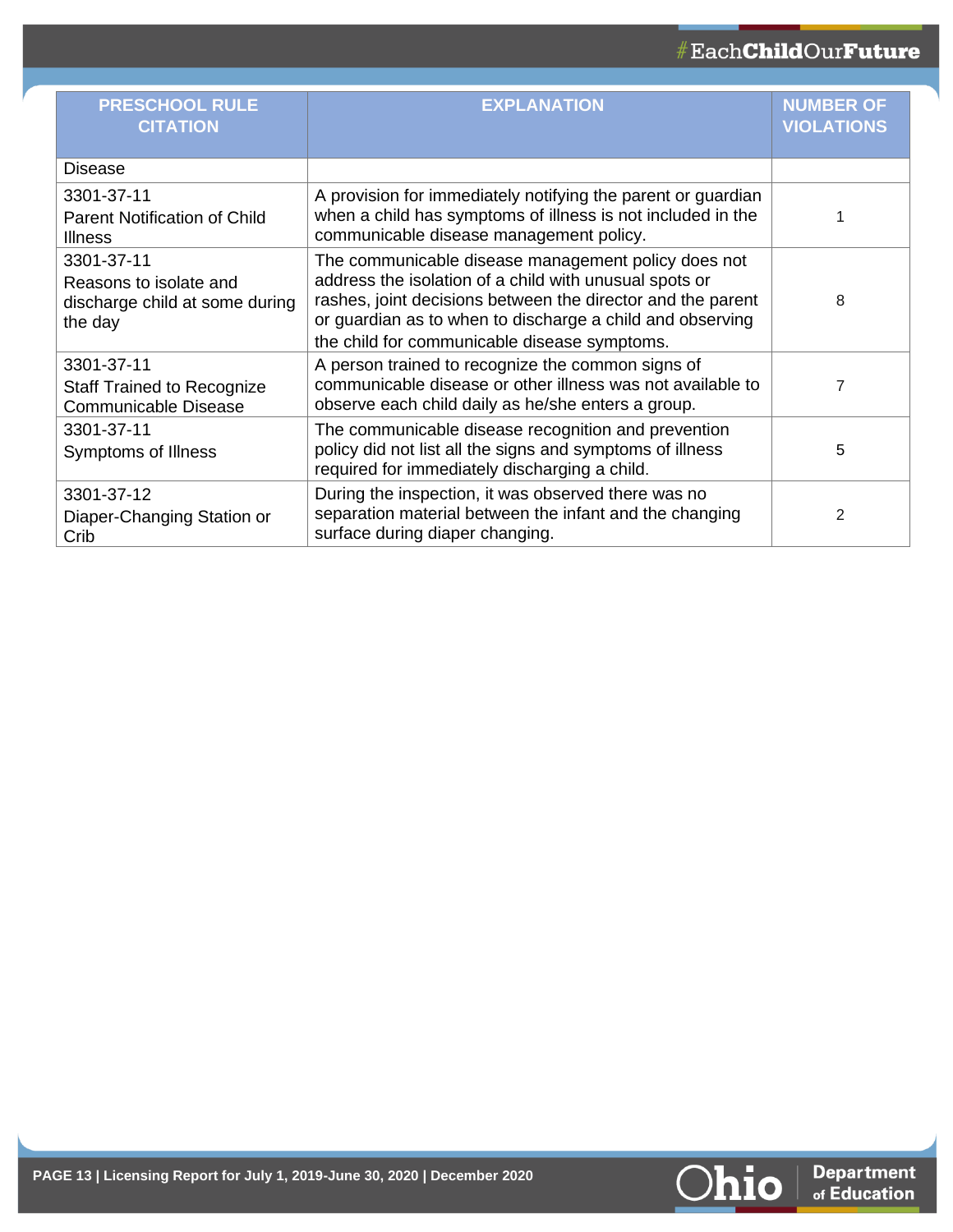| <b>SCHOOL-AGE CHILD CARE</b><br><b>RULE CITATION</b>                                                                    | <b>EXPLANATION</b>                                                                                                                                                                                                                                                                                                                                                            | <b>NUMBER OF</b><br><b>VIOLATIONS</b> |
|-------------------------------------------------------------------------------------------------------------------------|-------------------------------------------------------------------------------------------------------------------------------------------------------------------------------------------------------------------------------------------------------------------------------------------------------------------------------------------------------------------------------|---------------------------------------|
| 3301-32-02<br><b>Annual Orientation</b><br>Training                                                                     | During the inspection and review of staff files, there was<br>no documentation indicating all staff received orientation<br>training within seven days of working with children<br>annually.                                                                                                                                                                                  | 18                                    |
| 3301-32-02<br><b>Criminal Background</b><br><b>Check Requirements</b>                                                   | On the day of the inspection, all staff members did not<br>have required criminal background check reports on file.                                                                                                                                                                                                                                                           | 25                                    |
| 3301-32-02<br>Non-guilty / Non-conviction<br><b>Statement</b>                                                           | On the day of the inspection, all staff, volunteers and<br>responsible individuals did not have the required signed<br>non-guilty/non-conviction statements on file. Statements<br>are to be signed annually.                                                                                                                                                                 | 23                                    |
| 3301-32-02<br><b>Orientation Training</b>                                                                               | During the inspection and review of staff files, there was<br>no documentation indicating all staff received orientation<br>training.                                                                                                                                                                                                                                         | 18                                    |
| 3301-32-02<br>Program Assistant<br>Qualifications                                                                       | On the day of the inspection and review of staff files, the<br>program assistant did not have 500 hours of related<br>experience on file for review.                                                                                                                                                                                                                          | 5                                     |
| 3301-32-02<br>Program Team Leader<br>Qualifications                                                                     | During the inspection and review of staff files, the program<br>team leader did not have a minimum of a high school<br>diploma or equivalent on file for review.                                                                                                                                                                                                              | 1                                     |
| 3301-32-02<br><b>Staff In-Service</b><br><b>Documentation Requirements</b>                                              | During the inspection and review of staff files,<br>documentation of in-service training was incomplete.<br>Documentation of completed in-service training is to<br>include the date, place, topic, program coordinator's and<br>presenter's signatures or, in the case of self-<br>study, the title, author/producer and annotated<br>bibliography of the self-study course. | 8                                     |
| 3301-32-02<br><b>Staff In-Service</b><br>Requirements                                                                   | During the inspection and review of staff files, staff who do<br>not possess associate degrees or higher did not complete<br>the required annual five hours of in-service training after<br>they reached 45 hours.                                                                                                                                                            | 7                                     |
| 3301-32-02 Staff In-Service<br><b>Training Areas</b>                                                                    | During the inspection and review of staff files, all staff did<br>not accumulate in-service hours in approved training<br>areas.                                                                                                                                                                                                                                              | 8                                     |
| 3301-32-02<br><b>Staff Medical Statements</b>                                                                           | On the day of the inspection, all staff did not have a<br>medical examination completed and on file.                                                                                                                                                                                                                                                                          | 54                                    |
| 3301-32-02<br>Updating First Aid, CPR,<br><b>Child Abuse Recognition</b><br>and Communicable<br><b>Disease Training</b> | During the inspection and review of staff files, files lacked<br>documentation that first aid, CPR, child abuse recognition<br>and prevention, and management of communicable<br>disease training is obtained by staff according to the<br>length of time required by the approved organization.                                                                              | 13                                    |
| 3301-32-03<br>Staff First Aid, CPR, Child<br>Abuse and Communicable<br>Disease Training<br>Certification                | On the day of the inspection, no staff member with current<br>valid child abuse recognition and prevention certification<br>was on site during the time children were in attendance.                                                                                                                                                                                          | 13                                    |

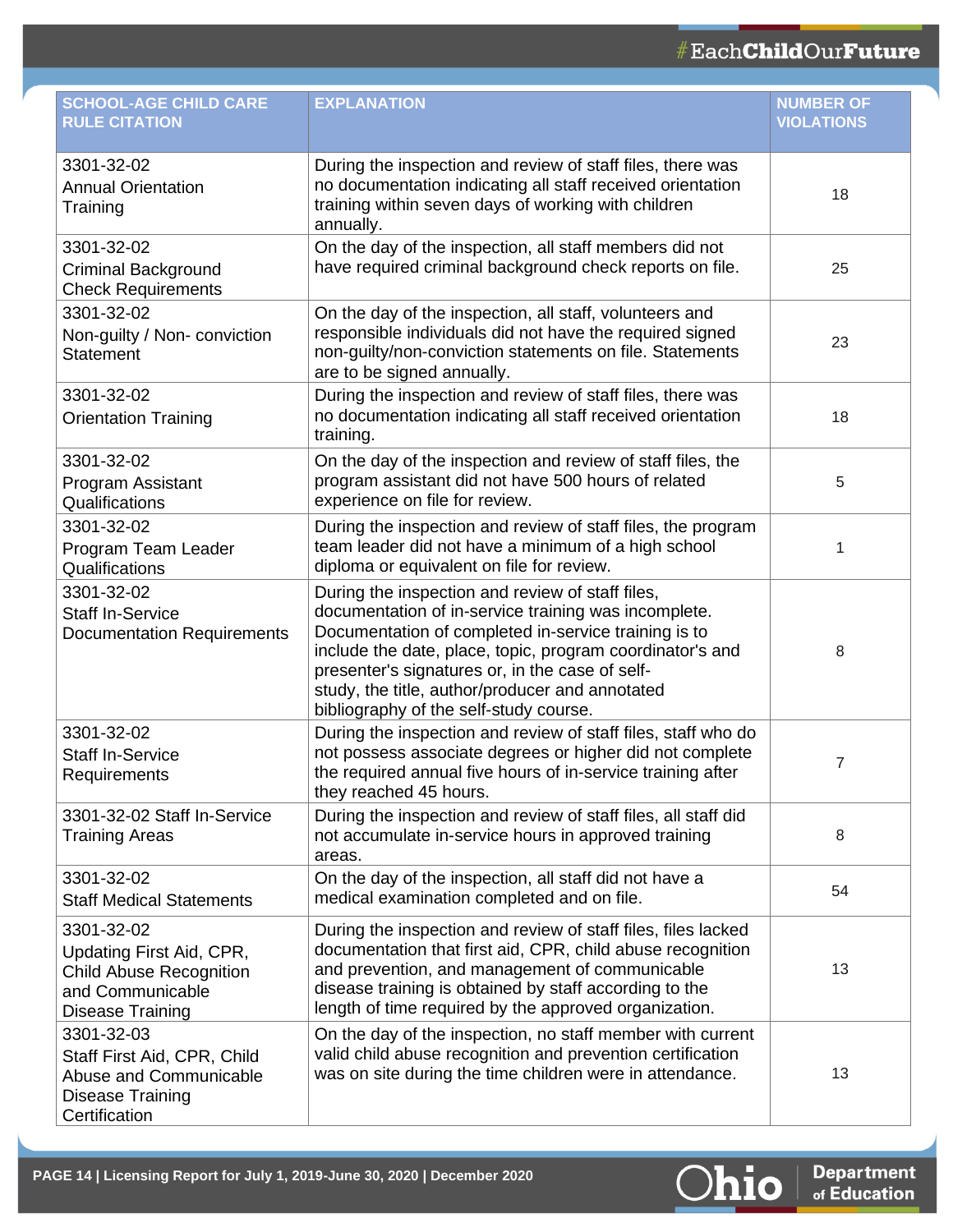| 3301-32-03<br><b>Staff Meeting Requirements</b><br>Counted in Ratio          | During the inspection and review of staff records, it was<br>observed that one or more individuals were counted in the<br>staff/child ratios yet did not meet the requirements of rule<br>3301-32-02 of the Administrative Code.        | 1              |
|------------------------------------------------------------------------------|-----------------------------------------------------------------------------------------------------------------------------------------------------------------------------------------------------------------------------------------|----------------|
| 3301-32-03<br><b>Staff/Child Ratios</b>                                      | On the day of the inspection, it was observed staff/child<br>ratios were not maintained for each program site.                                                                                                                          | $\sqrt{3}$     |
| 3301-32-04<br>Annual fire inspection                                         | On the day of the inspection, the program did not have a<br>current annual fire inspection available for review.                                                                                                                        | 22             |
| 3301-32-04<br><b>Emergency Phone</b><br><b>Numbers</b>                       | On the day of the inspection, emergency service phone<br>numbers were not posted and readily accessible to<br>program staff.                                                                                                            | 5              |
| 3301-32-05<br><b>Equipment and Materials</b><br><b>Support Program Plans</b> | During the inspection, it was observed the program does<br>not have daily plans for the children.                                                                                                                                       | 4              |
| 3301-32-06<br><b>Emergency Drill practice</b>                                | On the day of the inspection, there was no evidence or<br>documentation of quarterly drill practices.                                                                                                                                   | 8              |
| 3301-32-06<br><b>Emergency Plan</b>                                          | At the time of the inspection, the emergency plan did not<br>account for all the following emergencies: medical, dental,<br>environmental, threats of violence, fire, tornado, flood,<br>loss of power, loss of heat and loss of water. | 4              |
| 3301-32-06<br><b>First Aid Supplies</b>                                      | At the time of the inspection, first-aid supplies and<br>directions for their use were not readily available in the<br>building used by the after-care program.                                                                         | 1              |
| 3301-32-06<br>Medication<br>Administration                                   | During the inspection and review of medication<br>administration records, medication is administered to<br>children by employees who are not health professionals<br>and/or have not completed drug administration training.            | 1              |
| 3301-32-06<br>Medication<br>Administration                                   | On the day of the inspection, the medication policy did not<br>meet the rule requirements.                                                                                                                                              | 5              |
| 3301-32-07<br><b>Food Procedures</b>                                         | During the inspection and review of program policies and<br>procedures, there were no written procedures for<br>preparing, handling and serving food and washing food,<br>utensils and equipment.                                       | 1              |
| 3301-32-07<br><b>Meal and Snack</b><br>Requirements                          | During the inspection, it was observed the program does<br>not provide snacks to children in attendance.                                                                                                                                | 1              |
| 3301-32-07<br><b>Meal and Snack</b><br>Requirements                          | During the inspection, a weekly menu was not planned,<br>prepared and posted.                                                                                                                                                           | $\overline{7}$ |
| 3301-32-08<br>Caring for A Mildly III Child<br>Procedures                    | During the inspection and review of the program's policies<br>and procedures, there were no policies and procedures<br>for caring for a mildly ill child.                                                                               | 1              |
| 3301-32-08<br>Communicable Disease Chart                                     | During the inspection, the Ohio Department of Health's<br>'communicable disease chart' was not posted in a<br>conspicuous place for staff reference.                                                                                    | 6              |

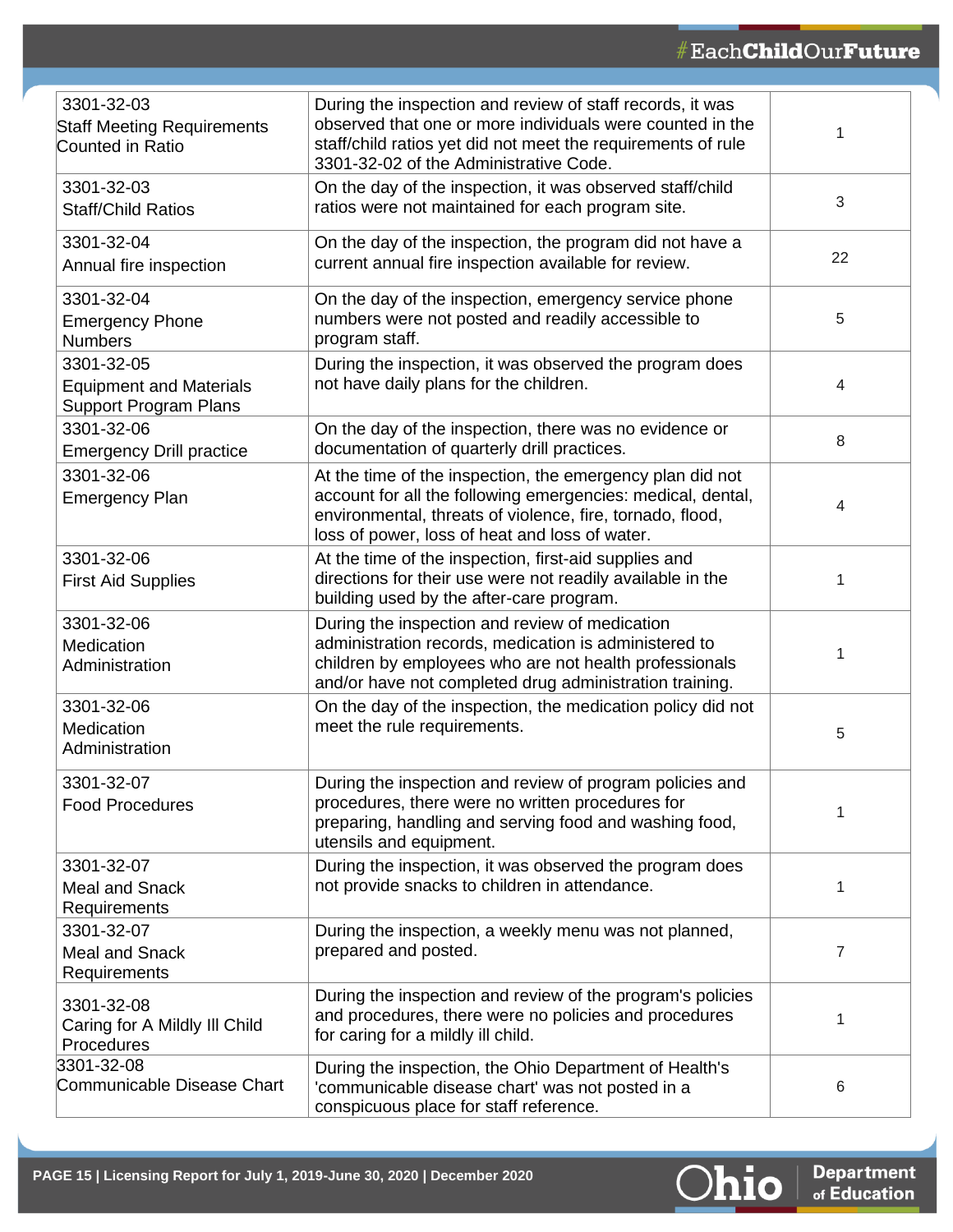| 3301-32-08<br>Diagnosed Communicable<br><b>Disease Notification</b>                     | During the inspection and review of the program's policies<br>and procedures, there were no policies and procedures<br>for receiving notification from the parent the same day<br>when a child has been excluded from school because the<br>child is suspected of having a communicable disease. |     |
|-----------------------------------------------------------------------------------------|--------------------------------------------------------------------------------------------------------------------------------------------------------------------------------------------------------------------------------------------------------------------------------------------------|-----|
| 3301-32-08<br>Management of Communicable<br>Disease Policy                              | During the inspection, there were no written policies and<br>procedures for the management of communicable disease<br>available for review. The requirements for licensing are<br>available in rule 3301-32-08 of the Ohio Administrative<br>Code and on education.ohio.gov.                     | 8   |
| 3301-32-08<br><b>Staff Trained to Recognize</b><br>Communicable Diseases                | During the inspection, a review of staff records and staff<br>schedules indicated a person training to recognize signs<br>of communicable disease did not observe each child as<br>the child entered the group.                                                                                  | 15  |
| 3301-32-08<br>Symptoms of Illness                                                       | During the inspection and review of handbook, the<br>handbook did not include all signs and symptoms required<br>by rule.                                                                                                                                                                        | 56  |
| 3301-32-09<br>Abuse and Neglect Protection                                              | During the inspection and review of the program's<br>discipline policy, the policy did not address the program<br>will neither abuse nor neglect children.                                                                                                                                       | 1   |
| 3301-32-09<br><b>Discipline Restrictions</b>                                            | During the inspection, a written discipline policy did not<br>meet the requirements of 3301-32-09 regarding discipline.                                                                                                                                                                          | 109 |
| 3301-32-09 Parent Provided<br><b>Written Discipline Policy</b>                          | During the inspection, there was no policy or<br>documentation available for review regarding parents<br>being provided a copy of the program's written discipline<br>policy that included the behavior discipline laws.                                                                         | 8   |
| 3301-32-10<br>Child Abuse and Neglect<br>Reporting                                      | During the inspection and review of the program's policies<br>and procedures, there was no information regarding<br>reporting child abuse and neglect.                                                                                                                                           | 1   |
| 3301-32-10<br><b>Child Information: Emergency</b><br>Transportation                     | During the inspection and review of children's records,<br>individual records did not include parental consent for first<br>aid, medication and transportation to an emergency care<br>facility.                                                                                                 | 2   |
| 3301-32-10<br><b>Child Information: Health</b><br>History                               | During the inspection, children's information on special<br>medical or health needs, allergies and dietary restrictions<br>was not available for review.                                                                                                                                         | 3   |
| 3301-32-10<br>Child Information:<br>Physician/Dentist                                   | During the inspection and review of children's records,<br>individual records did not include the name and telephone<br>number of the child's physician, dentist or other health<br>care providers.                                                                                              | 12  |
| 3301-32-10<br>Child Information:<br><b>Transportation from Program</b><br>Authorization | During the inspection and review of children's records,<br>individual records did not include parental designations of<br>authorized persons to take the child from the program.                                                                                                                 | 8   |
| 3301-32-10<br>Child Information: Medication<br>Administration                           | During the inspection and review of child records,<br>individual records did not include a signed parental<br>permission slip for administration of medication and a log<br>of medication administration.                                                                                        | 1   |